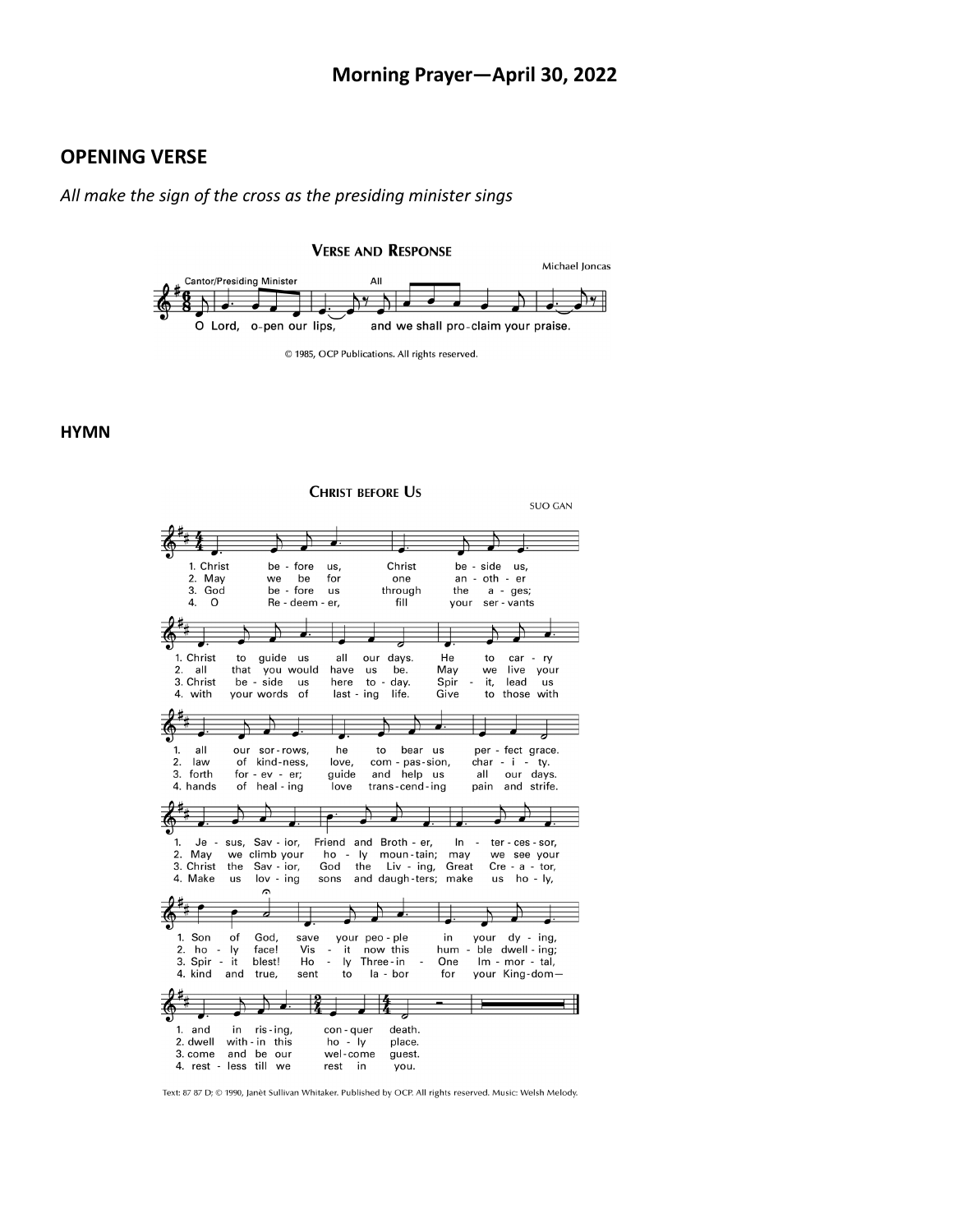### **PSALMODY: Psalm 63**

# *(During the singing of psalm 63 the presiding minister sprinkles the assembly with holy water to recall our baptism)*



Text: Psalm 63:2-3, 4-6, 7-9; Doxology. Refrain text © 1973, 1974, 1975, ICEL. All rights reserved. Used with permission. Verses text © 1963, The Grail (England). All rights reserved. Used with permission of GIA Publications, Inc., agent. Music @ 1985, OCP. All rights reserved.

### **PSALM-PRAYER**

Let us pray.

*After a time of silence:*

Rarely do we hear, O God, those songs creation sings with you. Our children and the child-like catch the tune, but we who take charge of earth have ears sealed by haste, lips sealed by spilling words. Remember us. Remember us, Lord that we may with right humility befriend everything you have made and so sing praise with all creation forever and ever. Amen.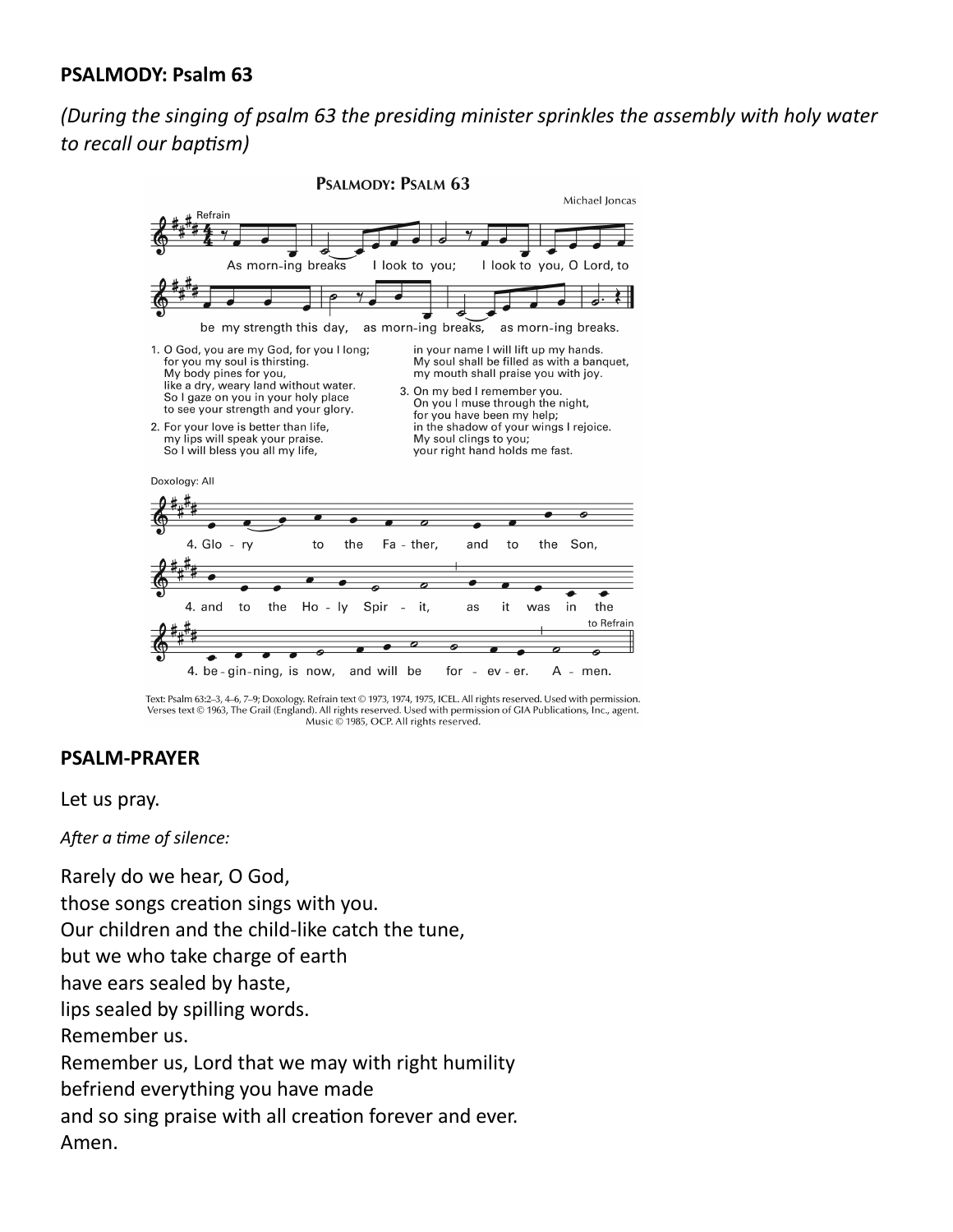### **READING**

None of us lives for oneself, and no one dies for oneself. For if we live, we live for the Lord, and if we die, we die for the Lord; so then, whether we live or die, we are the Lord's. For this is why Christ died and came to life, that he might be Lord of both the dead and the living. - Romans 14:7-9

### **REFLECTION**



# **GOSPEL CANTICLE (BENEDICTUS)**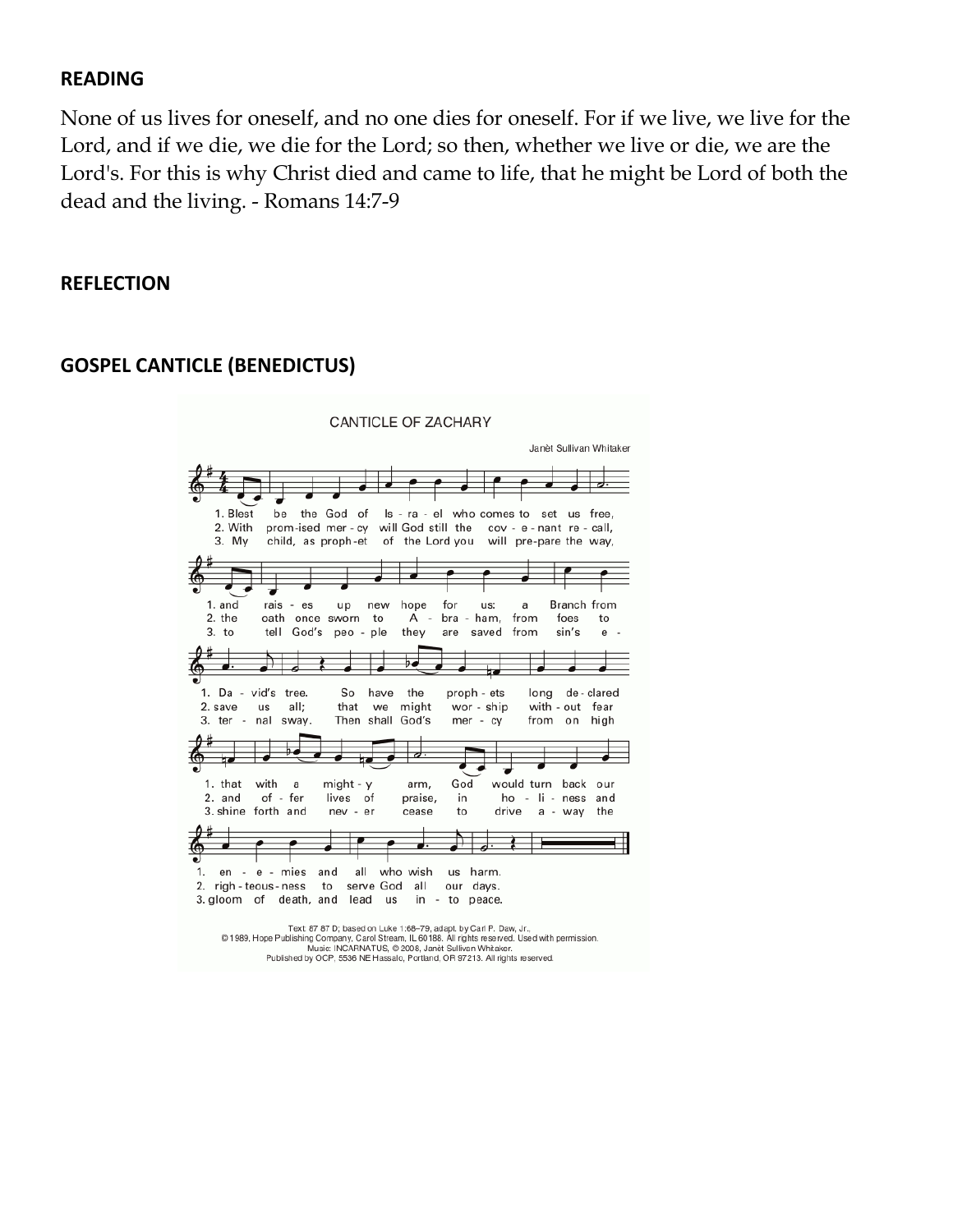### **INTERCESSIONS**

# Presiding Minister: Let pray for the needs of our church and world:



### **LORDS PRAYER**

Presiding Minister: Our God is like a Mother and Father and so we pray:

### **CONCLUDING PRAYER**

Let us pray.

*After a time of silence:*

Silent God, as earth spins dawn to one place after another, every moment begins a day never known before. Let morning's light signal your mercy to those who cry, let it signal your struggle against evil taken up once more. Let the light signal too your joyful love for the earth itself and all its elements, the vegetation, the great numbers of animals, and among these ourselves, the just and the unjust, who all live by your grace, you who are blessed now and forever. Amen.